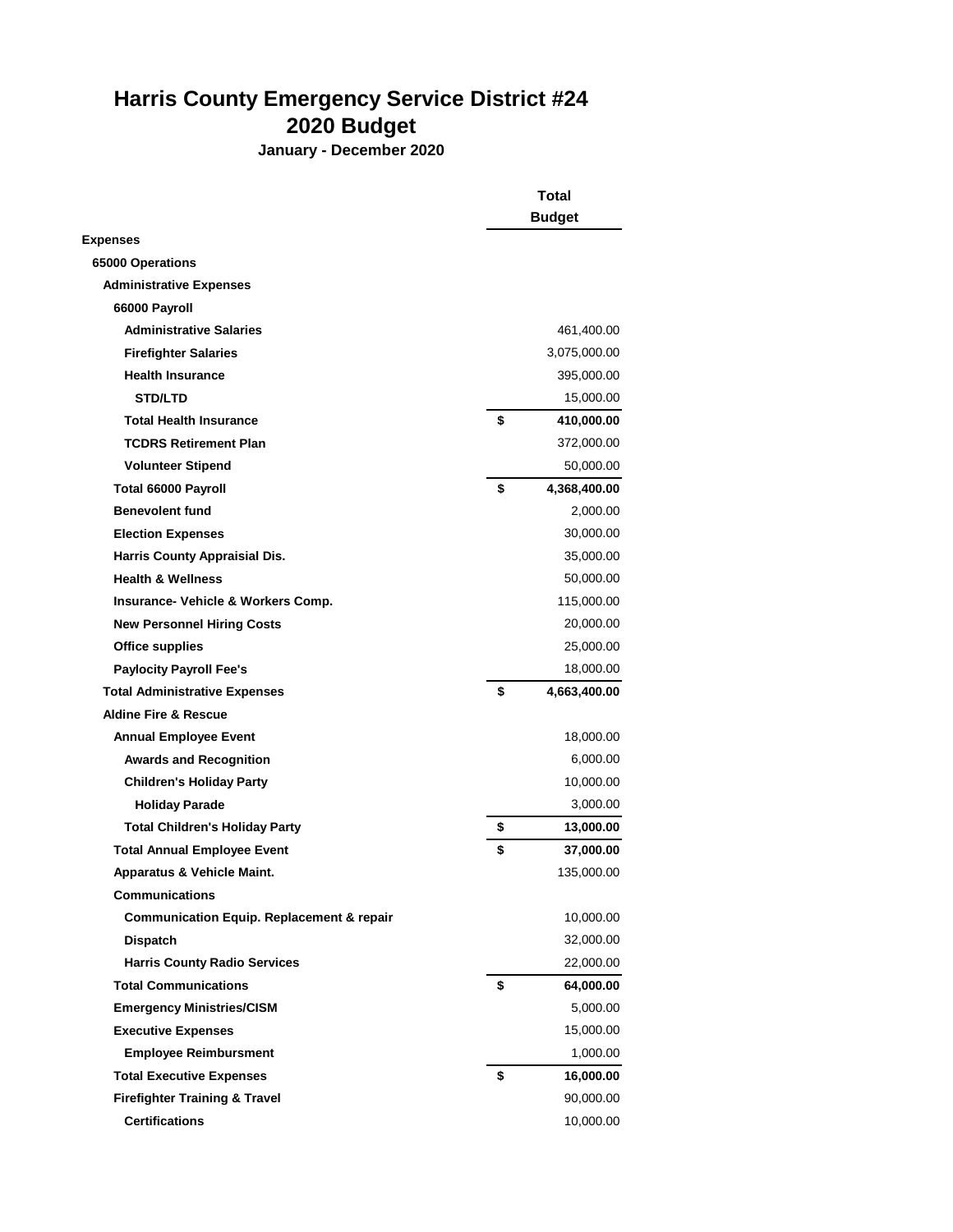| <b>Total Firefighter Training &amp; Travel</b> | \$<br>100,000.00 |
|------------------------------------------------|------------------|
| <b>Firefighting Tools &amp; Equipment</b>      | 8,000.00         |
| Fuel                                           | 53,000.00        |
| <b>General Supplies</b>                        | 5,000.00         |
| <b>Hose Testing</b>                            | 6,000.00         |
| <b>PPE Bunkergear Maint</b>                    | 35,000.00        |
| <b>Public Relations</b>                        | 12,000.00        |
| Rehab                                          | 2,500.00         |
| <b>SCBA Cascade &amp; Maint.</b>               | 20,000.00        |
| <b>Small Tools Repair/Maint.</b>               | 5,000.00         |
| <b>Station Supplies</b>                        | 30,000.00        |
| <b>Uniform Allowance</b>                       | 45,000.00        |
| <b>Footwear</b>                                | 5,000.00         |
| <b>Total Uniform Allowance</b>                 | \$<br>50,000.00  |
| <b>Uniforms (General)</b>                      | 10,000.00        |
| <b>Total Aldine Fire &amp; Rescue</b>          | \$<br>593,500.00 |
| <b>Professional Expenses</b>                   |                  |
| <b>Accountant Fee's</b>                        | 5,000.00         |
| <b>Administration Training &amp; Travel</b>    | 25,000.00        |
| <b>Audit Fee's</b>                             | 13,000.00        |
| <b>ESD #24 Administrative Expenses</b>         | 55,000.00        |
| ESD #24 Commissioner Training & Travel         | 14,000.00        |
| <b>Legal Services</b>                          | 60,000.00        |
| <b>Media Publishing</b>                        | 500.00           |
| <b>Mobile Communication</b>                    | 25,000.00        |
| Post office fee's/Supplies                     | 2,500.00         |
| <b>Professional IT Services</b>                | 40,000.00        |
| <b>Record Reporting &amp; Documents (ER)</b>   | 4,000.00         |
| <b>Subscriptions/Dues</b>                      | 20,000.00        |
| <b>Total Professional Expenses</b>             | \$<br>264,000.00 |
| <b>Station Maintenance</b>                     |                  |
| <b>Comcast Cable &amp; Internet</b>            | 16,000.00        |
| <b>Station Maintenance #11</b>                 | 29,000.00        |
| <b>Station Maintenance #21</b>                 | 24,000.00        |
| <b>Station Maintenance #31</b>                 | 39,000.00        |
| <b>Telephone Expenses</b>                      | 16,000.00        |
| <b>Waste Management-Disposal</b>               | 17,000.00        |
| <b>Total Station Maintenance</b>               | \$<br>141,000.00 |
| <b>Station Utilities</b>                       |                  |
| <b>Electricity</b>                             |                  |
| <b>Station #21-Humble Westfield</b>            | 11,000.00        |
| <b>Station 11-Aldine Bender</b>                | 7,000.00         |
| <b>Station 31-Imperial Valley</b>              | 20,000.00        |
| <b>Total Electricity</b>                       | \$<br>38,000.00  |
| Gas                                            |                  |
| <b>Station 11- Aldine Bender</b>               | 2,000.00         |
| <b>Station 21-Humble Westfield</b>             | 3,000.00         |